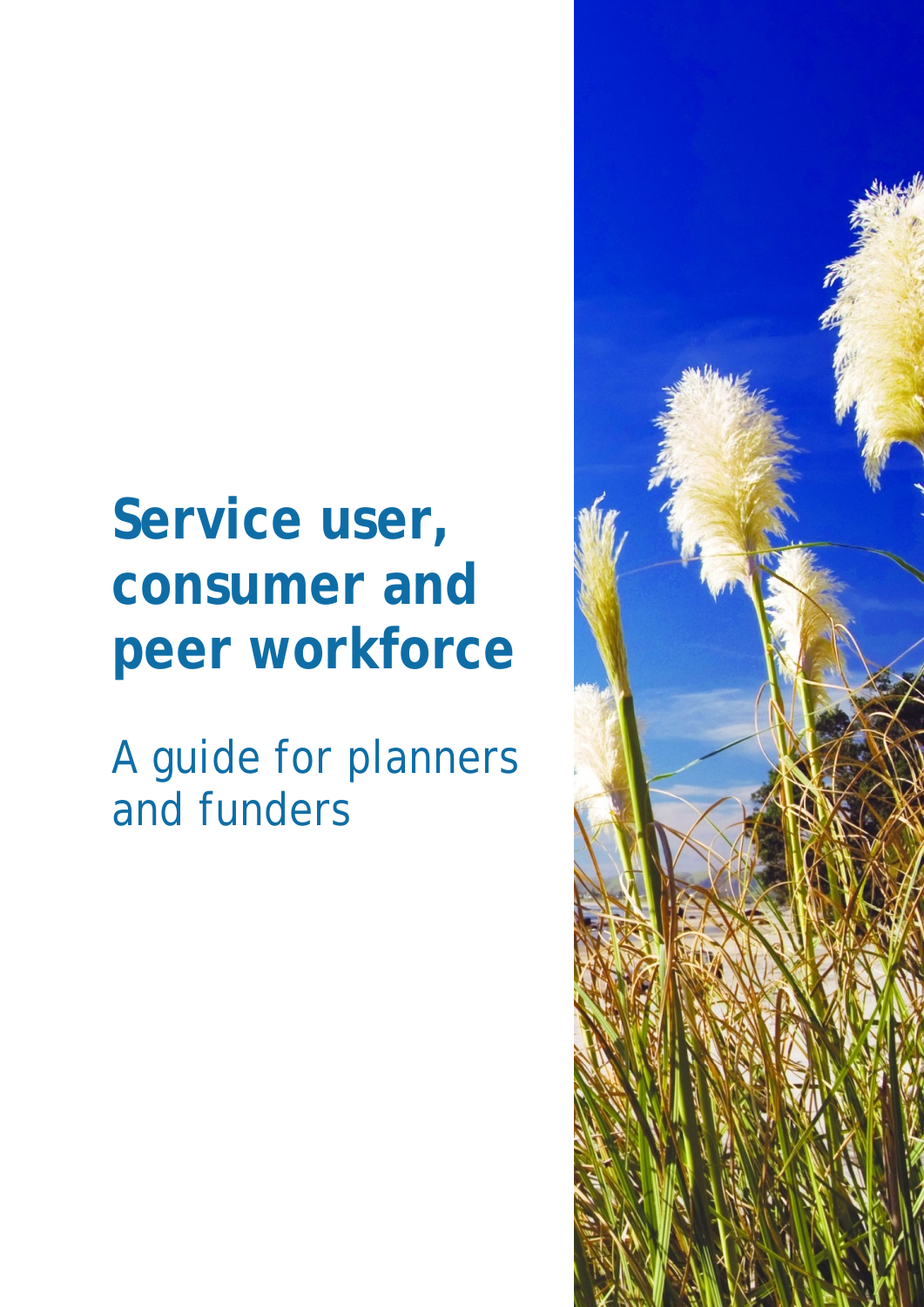# Contents

| The benefits of focusing on the development of the peer workforce: the evidence  4 |  |
|------------------------------------------------------------------------------------|--|
|                                                                                    |  |
|                                                                                    |  |
|                                                                                    |  |
|                                                                                    |  |
|                                                                                    |  |
|                                                                                    |  |
|                                                                                    |  |
|                                                                                    |  |
|                                                                                    |  |
|                                                                                    |  |
|                                                                                    |  |

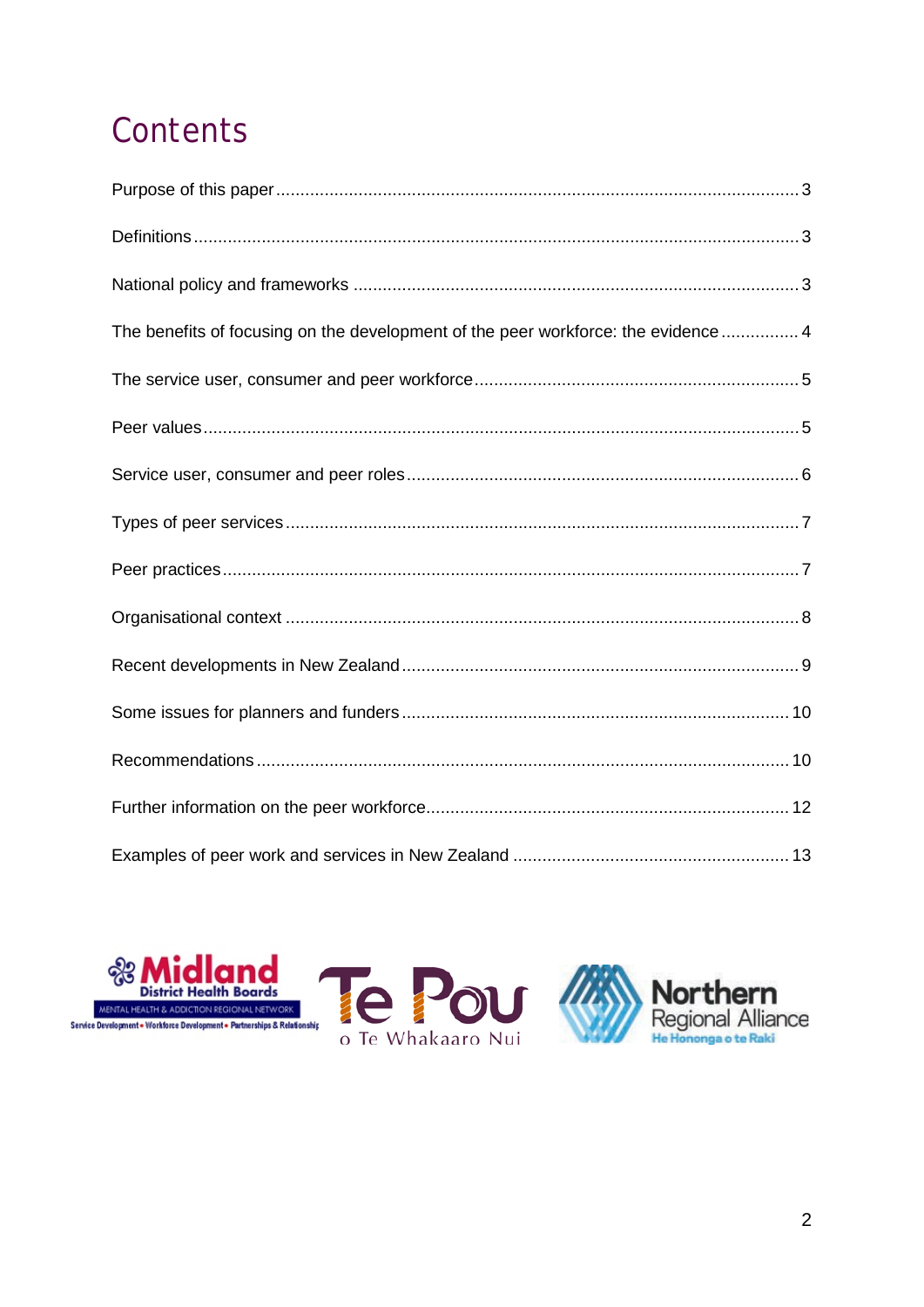# <span id="page-2-0"></span>**Purpose of this paper**

The service user, consumer and peer workforce is a diverse and rapidly growing workforce in today's mental health and addiction services in New Zealand. It includes all roles that require lived experience, for example, consumer advisors and peer support workers. In many parts of New Zealand people's understanding and definitions of peer work vary considerably.

This guide has been written for planners and funders of mental health and addiction services. It defines the major types of peer work, policy context, its values, evidence-base and development needs. It finishes with a list of resources planners and funders can refer to for more information.

It is designed to be used in conjunction with the **Competencies for the mental health and addiction consumer, service user and peer workforce** available from [www.tepou.co.nz.](http://www.tepou.co.nz/)

### <span id="page-2-1"></span>**Definitions**

For the sake of brevity in this document the term *peer workforce* has been chosen to describe the workforce that includes **all** service user, consumer and peer roles.

*A peer* is a person who has had similar experience to another person or people, such as lived experience of mental distress or addiction that has had a significant impact on a person's life.

*The service user, consumer and peer workforce (peer workforce)* includes all people with openly identified lived experience of mental distress or addiction and recovery. They can be in paid or unpaid employment, and use their experience to benefit others with mental distress or addiction in the work they do. Most work in mainstream agencies in the mental health and addiction sector but some work in peer-led networks or in agencies outside the sector, such as primary health organisations or social services.

### <span id="page-2-2"></span>**National policy and frameworks**

The Ministry of Health's *Rising to the Challenge: The Mental Health and Addiction Service Development Plan 2012–2017* expects district health boards to reprioritise funding to further develop peer support services and self-management education for young people, adults and older people, in primary and specialist services. Self-management education includes peerled programmes. *Rising to the Challenge* also affirms that peer support education and training programmes need to be put in place in response to the expansion of the peer workforce. This policy echoes policy developments in other western countries such as Australia, England, Scotland, Canada and the United States of America.

The National Service Framework provides the Ministry of Health's minimum expectations for service coverage and specifications for specialist mental health and addiction services in New Zealand. It outlines six peer service specifications introduced in 2009 under the heading 'Services providing Consumer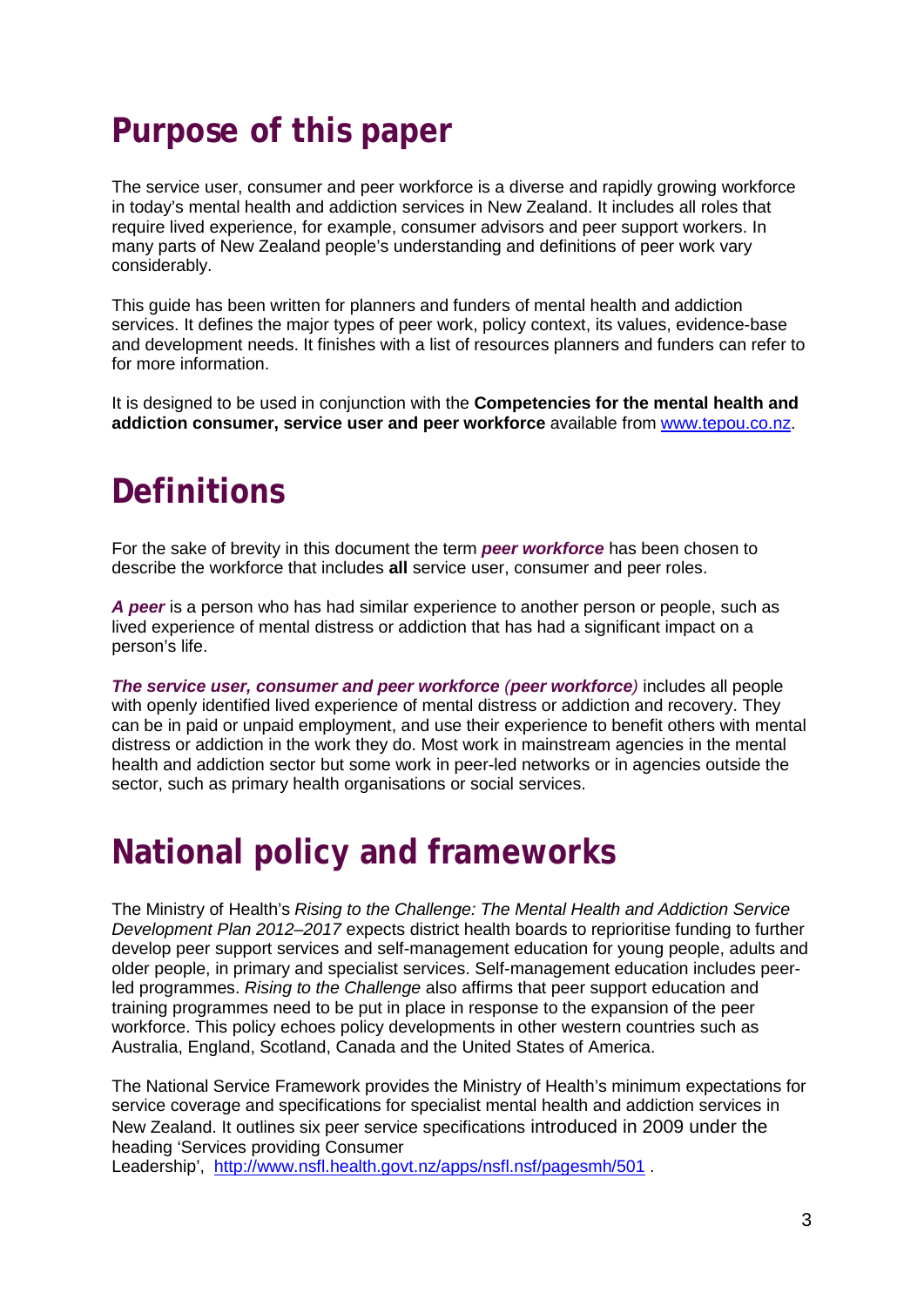- **Consumer leadership, consultancy and liaison** for mental health and addiction services.
- **Consumer advocacy services** for advocacy with individuals.
- **Consumer resource and information service** for information, education and networking.
- **Peer support service for adults** for support and community involvement.
- **Peer support service for children adolescents and youth** for age appropriate peer support.
- **Community phone service** for peer support via phone lines.

It is not currently mandatory for district health boards to fund these services but any services that are funded must use the service specification provided by the Ministry. The Ministry acknowledges that consumer service specifications are likely to expand and that the current list does not prevent district health boards from funding other 'consumer leadership services' if they fall within the overarching specifications for mental health and addiction services.

### <span id="page-3-0"></span>**The benefits of focusing on the development of the peer workforce: the evidence**

Peer work benefits the people who use the service, the peer worker and the organisation.

The formal evidence in both mental health and addiction is growing and shows high satisfaction from services that use all kinds of peer support as well as positive outcomes for people who receive peer services. Outcomes from peer services are as good if not better than conventional services<sup>[1](#page-3-1)</sup>.

Indications for service users include:

- reduced symptoms and or substance use
- reduced use of health services, including hospitals
- improvements in practical outcomes, for example employment, housing and finances
- increased sense of self-efficacy
- increased social support, networks and functioning
- increased ability to cope with stress
- improved quality of life
- increased ability to communicate with mainstream providers
- reduced mortality rates, particularly for suicide in people with addiction.

Indications for people who provide peer services include:

• creating jobs, learning new skills, developing routines and increasing income

<span id="page-3-1"></span><sup>1</sup> National Coalition for Mental Health Recovery- Peer Support, why it works. April 2014  $\overline{a}$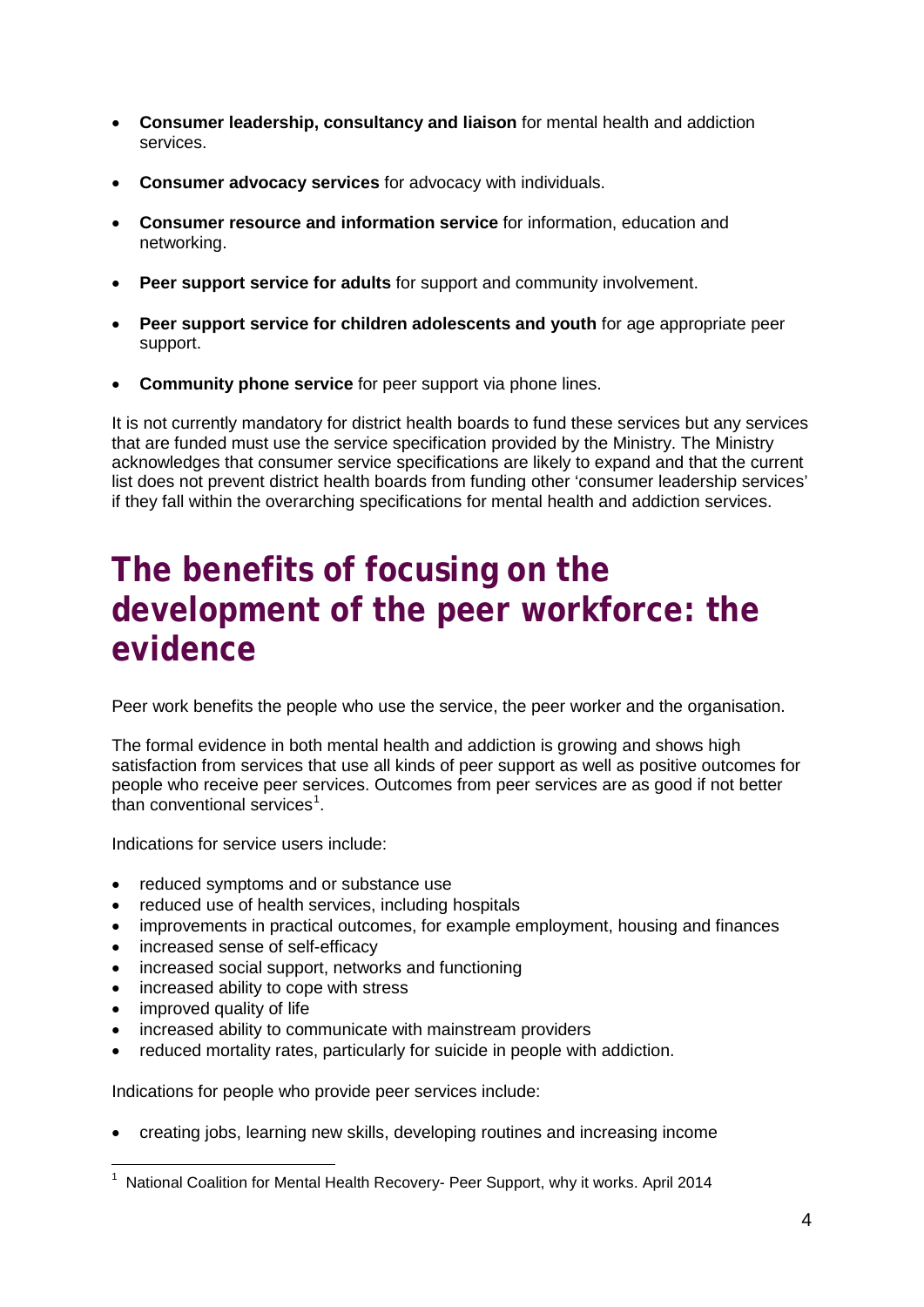- assisting with recovery and staying well
- satisfaction of using challenging life experiences to make a positive difference.

Indications for organisations include:

- reduced inpatient admissions for shorter times
- improved engagement due to improved communication
- making recovery visible.

Peer workers can benefit organisations by modelling recovery to people who use the service and to staff.

The 'Competencies for the mental health and addiction service user, consumer and peer workforce' are an ideal resource to inform the service design or improvement process. These articulate the expectations for peer workforce roles, management and leadership. [http://www.tepou.co.nz/library/tepou/competencies-for-the-mental-health-and](http://www.tepou.co.nz/library/tepou/competencies-for-the-mental-health-and-addiction-service-user-consumer-and-peer-workforce)[addiction-service-user-consumer-and-peer-workforce](http://www.tepou.co.nz/library/tepou/competencies-for-the-mental-health-and-addiction-service-user-consumer-and-peer-workforce)

### <span id="page-4-0"></span>**The service user, consumer and peer workforce**

It is important to understand what makes this workforce different from other workforce roles and consider what unique skills that this workforce brings.

#### **What's the difference between peer and non-peer workers?**

The essence of peer work is not so much what kind of service is provided but who provides it and how. The '**who'** must be a person with lived experience of mental distress and/or addiction and recovery. The '**how'** must be built on peer values, especially the values of mutuality and the sharing of lived experience knowledge. Peer workers also provide a role model for recovery and inspire trust for people who use the service. They have a unique place in the mental health and addiction workforce.

Understanding the values, roles, types of service, infrastructure and practices is pivotal in supporting the peer workforce to work effectively and sustainably.

### <span id="page-4-1"></span>**Peer values**

All peer workforce roles are defined and underpinned by values intrinsic to the consumer rights, self-help and recovery movements spanning mental health and/or addiction. Six core values necessary for the peer workforce are presented below with the values of mutuality and experiential knowledge being particularly important.

• **Mutuality** – the authentic two-way relationships between people through 'the kinship of common experience'.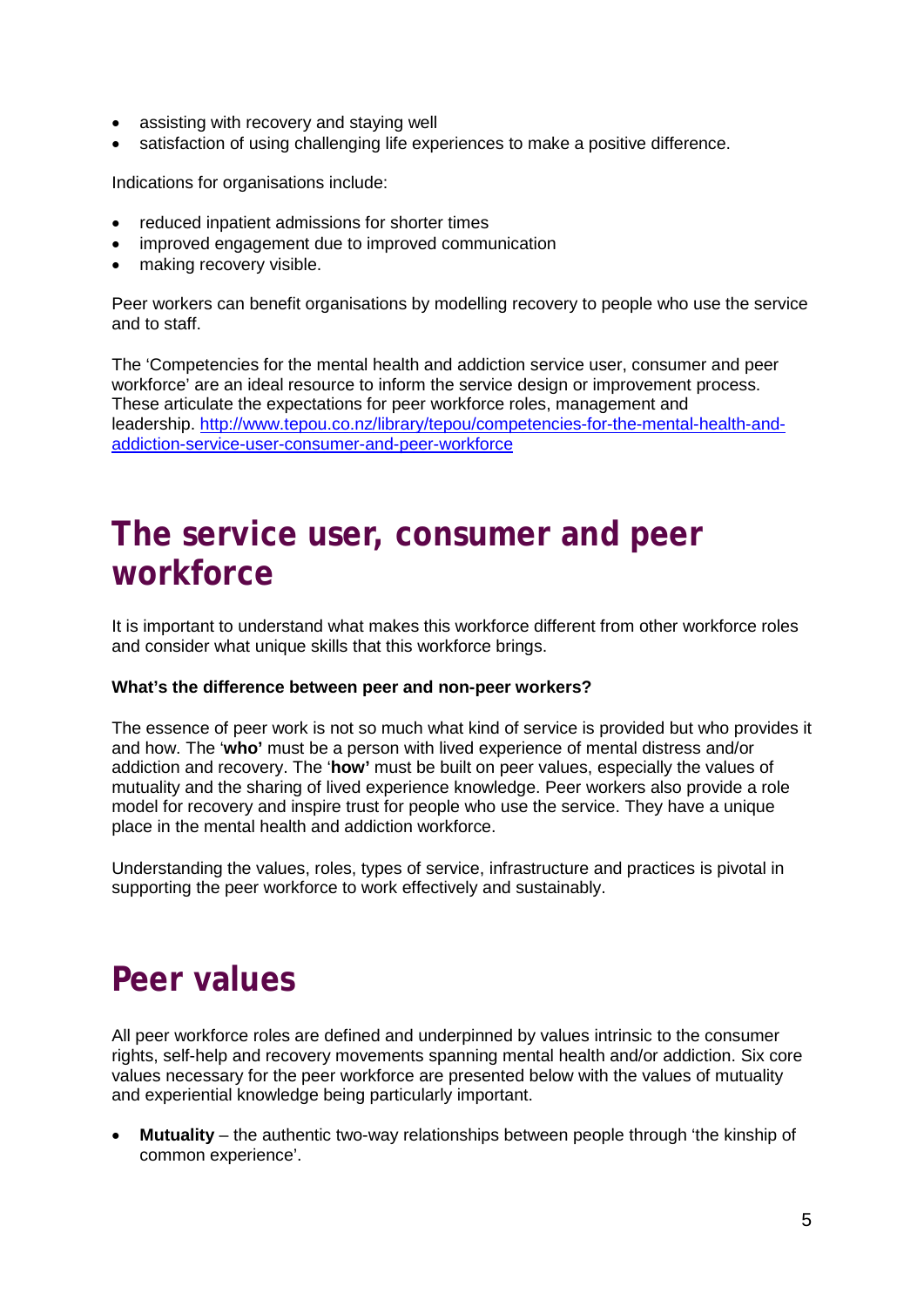- **Experiential knowledge** the learning, knowledge and wisdom that comes from personal lived experience of mental distress or addiction and recovery.
- **Self-determination** the right for people to make free choices about their life and to be free from coercion on the basis of their mental distress or addiction.
- **Participation** the right for people to participate and lead in mental health and/or addiction services including in the development or running of services as well as in their own treatment and recovery.
- **Equity**  the right of people who experience mental distress and/or addiction to have fair and equal opportunities to other citizens and to be free of discrimination.
- **Recovery and hope** the belief that there is always hope and that resiliency and meaningful recovery is possible for everyone.

These values provide a strong foundation for peer work.

### <span id="page-5-0"></span>**Service user, consumer and peer roles**

Peer workforce roles include, but are not limited to, the following.

- **Peer support workers** work alongside individuals and groups of people who experience addiction or mental distress to help restore hope and personal power and to inspire them to move forward with their lives. *Peer support worker* is used in this paper as an umbrella term for several other roles and job titles with similar functions, such as peer navigator, peer recovery coach, peer recovery guide, peer mentor, voice worker or peer support specialist.
- **Consumer advocates** work independently of the systems they advocate in with individuals to resolve their experiences of unfairness or injustice, or at a systemic level to resolve collective injustices.
- **Consumer advisors** work mainly within mental health and addiction organisations to provide operational and strategic advice based on peer values and recovery principles, and to ensure the voices of people who experience mental distress and addiction influences the direction of the service. Consumer advisor is used in this paper as an umbrella term for other roles and job titles with similar functions, such as consumer consultant, consumer leader and client engagement facilitator.
- **Consumer, peer and service user educators** provide education from a lived experience perspective for other peers, mental health and addiction workers or community members.
- **Consumer, peer and service user researchers and evaluators** do research and evaluation from a lived experience perspective in partnership with their peers.
- **Consumer and service user auditors** provide a service user perspective in teams that audit mental health and addiction services, amongst other areas they lead the audit of service user participation and leadership.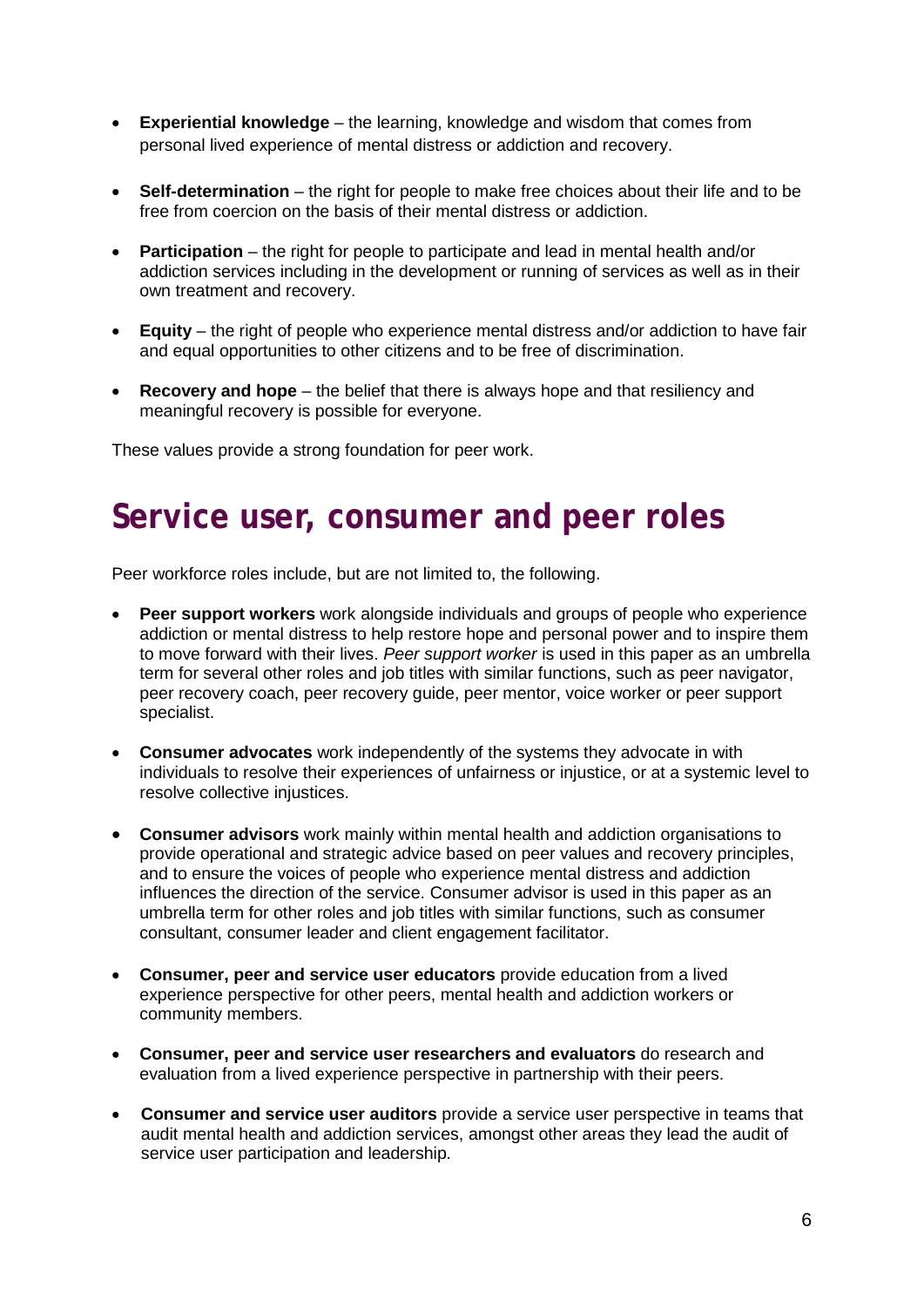• **Service user, consumer and peer supervisors** provide coaching, mentoring or supervision to other peer workers or to clinicians using their lived experience perspective and peer expertise.

People with lived experience who are employed in non-peer roles such as a community support work do not fit the definition of peer support worker, even if they openly identify their lived experience and use it in their work. This is because lived experience is not a prerequisite for these other roles and they are not supported by peer training and supervision.

# <span id="page-6-0"></span>**Types of peer services**

There is a huge variety of peer work resources, responses and services around the world.

Many of these are delivered by mainstream providers. The difference for the peer workforce lies in the values and the way peers work using their own experience.

Peer support services may include:

- support to access housing, education and employment
- support in crisis, for example accident and emergency, acute wards and crisis houses
- artistic and cultural activities
- recovery education for peers
- social and recreational activities, including drop-in centres
- mentoring
- cultural peer services especially with indigenous people
- system navigation, for example case coordination
- material support, for example food, clothing, storage, internet, transportation
- reconnecting people with their communities and resources.

Other peer services provide:

- individual and systemic advocacy
- advice and consultancy in policy development and mainstream service funders and providers
- research and evaluation
- supervision of peer workers and clinicians from a lived experience expertise.
- workforce training and education
- research and evaluation
- auditing of services
- information services.

# <span id="page-6-1"></span>**Peer practices**

Professional peer work practices are still developing but are most developed in peer support work. Some of the oldest methodologies that equate to peer support probably come from indigenous traditions, such as peoples' sharing circles. Practices in mental health and addiction peer support are emerging and more are needed. The following practices or models are all used in New Zealand.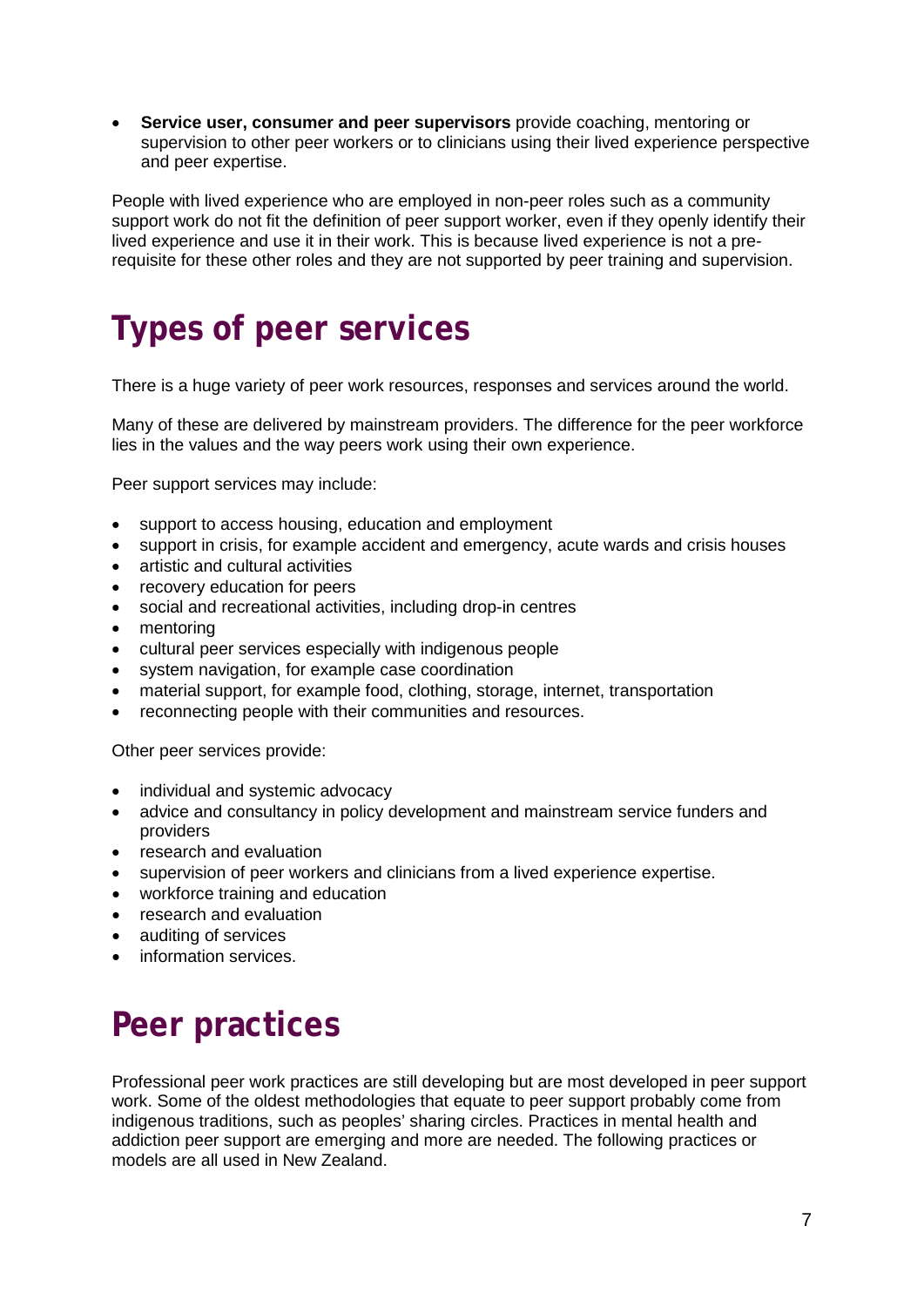### *Twelve step fellowships (AA, NA, Al-anon, GA, OA, SLAA)*

These are support groups that operate independently and have a set of guiding principles for recovery from [addiction,](http://en.wiktionary.org/wiki/addiction) [compulsions,](http://en.wikipedia.org/wiki/Compulsive_behavior) or other behavioural problems. The Twelve Step process involves the following: admitting that one cannot control one's addiction or compulsion; recognising a greater power that can give strength; examining past errors with the help of a sponsor (experienced member) making amends for these errors; learning to live a new life with a new code of behaviour and helping others that experience the same addiction or compulsions.

### *Wellness Recovery Action Plan (WRAP)*

WRAP is a self-administered template that provides a structure for people to monitor their distress and wellness, and to plan ways of reducing or eliminating relapses. Peer support initiatives and some mainstream mental health services train people to do their own WRAP in a number of countries, including New Zealand.

### *Intentional Peer Support (IPS)*

IPS is a philosophy and a methodology that encourages participants to step outside their unwellness story through genuine connection, mutual understanding of how they know what they know, redefining help as a co-learning and a growing process, and helping each other move towards what they want. Training in intentional peer support is available in a number of countries, including New Zealand.

### *Peer education programmes*

There is a number of peer education programmes available in New Zealand including the Certificate in Peer Support (Mental Health, Level 4), an NZQA approved qualification by Mind and Body and PeerZone developed in New Zealand, Peer Employment Training, Intentional Peer Support and other locally informed mixed model trainings. These programmes are entirely peer designed and focus on personal development. Some programmes also focus on peer professional development. While these programmes have been predominantly developed within a mental health context they have increasingly become more inclusive of and responsive to an addiction perspective.

Other practice methodologies have been developed.

- The New Zealand Needle Programme's dedicated needle exchanges are recognised as a peer-based initiative driven by people who inject drugs.
- SMART Recovery a non-spiritually based self-empowering addiction recovery support group, with tools for recovery based on the latest scientific research.

Some existing generic self-help and clinical methodologies are consistent with peer values. These can be incorporated into mental health and addiction peer work where appropriate to the role, such as mindfulness, meditation, trauma informed approaches, the strengths model and motivational interviewing techniques.

# <span id="page-7-0"></span>**Organisational context**

There are a range of organisational structures that the peer workforce and peer run initiatives can sit within. Examples of all these kinds of organisational structures can be found in New Zealand and many other countries.

• Informal grass roots networks run by volunteers with lived experience of addiction or mental distress such as twelve step fellowships and hearing voices groups.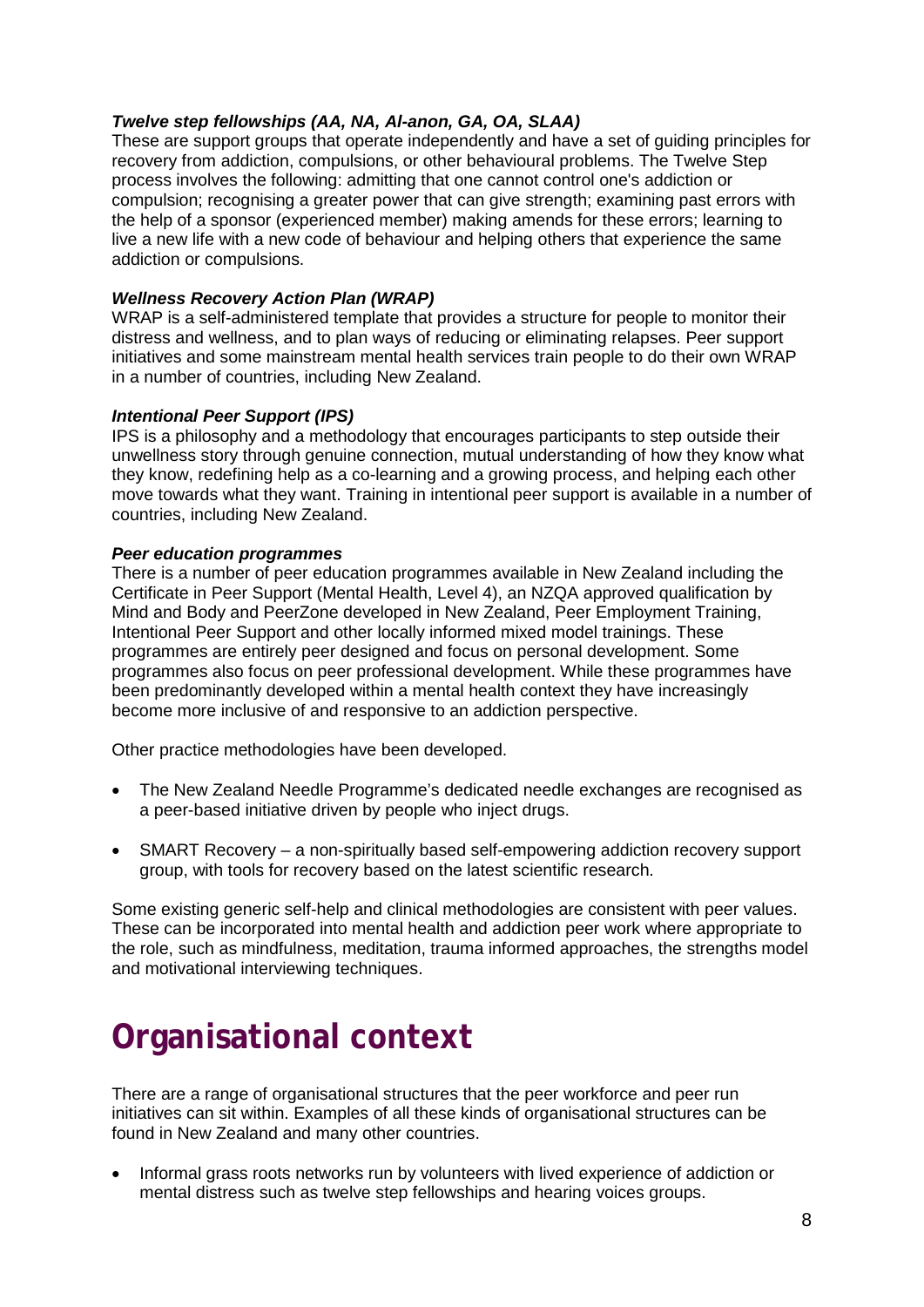- Funded independent peer run organisations staffed and governed by people with lived experience such as Mind and Body and Mental Health Advocacy and Peer Support (MHAPS).
- Mainstream service agencies with peer support workers, teams or initiatives within them such as the peer support teams in the Counties Manukau DHB mental health service, the Waitemata DHB community alcohol and drug service and Key We Way within Richmond New Zealand.

# <span id="page-8-0"></span>**Recent developments in New Zealand**

The peer workforce has grown enormously in New Zealand over the last decade and is likely to grow even more in the next. Te Pou and the Northern and Midland regions have recently completed a set of workforce competencies for use by planners and funders, service managers, training providers and workers themselves.

'Competencies for the mental health and addiction service user, consumer and peer workforce' outlines the expectations of the peer workforce in New Zealand. The competencies are positioned at a high level to describe how people work rather than what they do. They encompass the wide range of jobs the peer workforce does, even within one role such as peer support worker. They will be used to inform a range of processes including the development of job descriptions, performance management systems and training curricula. The competencies will clarify the expected behaviours associated with different tasks in job descriptions and help define the content and levels of part or all of training curricula.

There are 13 competencies.

- Seven core competencies that underpin all service user, consumer and peer workforce roles.
- Three competencies specifically for peer support workers.
- Three competencies specifically for consumer advisors.

Each competency is organised into levels derived from '*Let's get real: Real skills for people working in mental health and addiction'* plus an additional level for managers.

- **Essential** people when they start work or after an agreed induction period needs to demonstrate this level of competency.
- **Peer practitioner** people who have worked at least two years in their role need to demonstrate this level of competency.
- **Peer manager** team leaders and other line managers need to demonstrate this level of competency.
- **Peer leader** organisational leaders need to demonstrate this level of competency.

[http://www.tepou.co.nz/library/tepou/competencies-for-the-mental-health-and-addiction](http://www.tepou.co.nz/library/tepou/competencies-for-the-mental-health-and-addiction-service-user-consumer-and-peer-workforce)[service-user-consumer-and-peer-workforce](http://www.tepou.co.nz/library/tepou/competencies-for-the-mental-health-and-addiction-service-user-consumer-and-peer-workforce)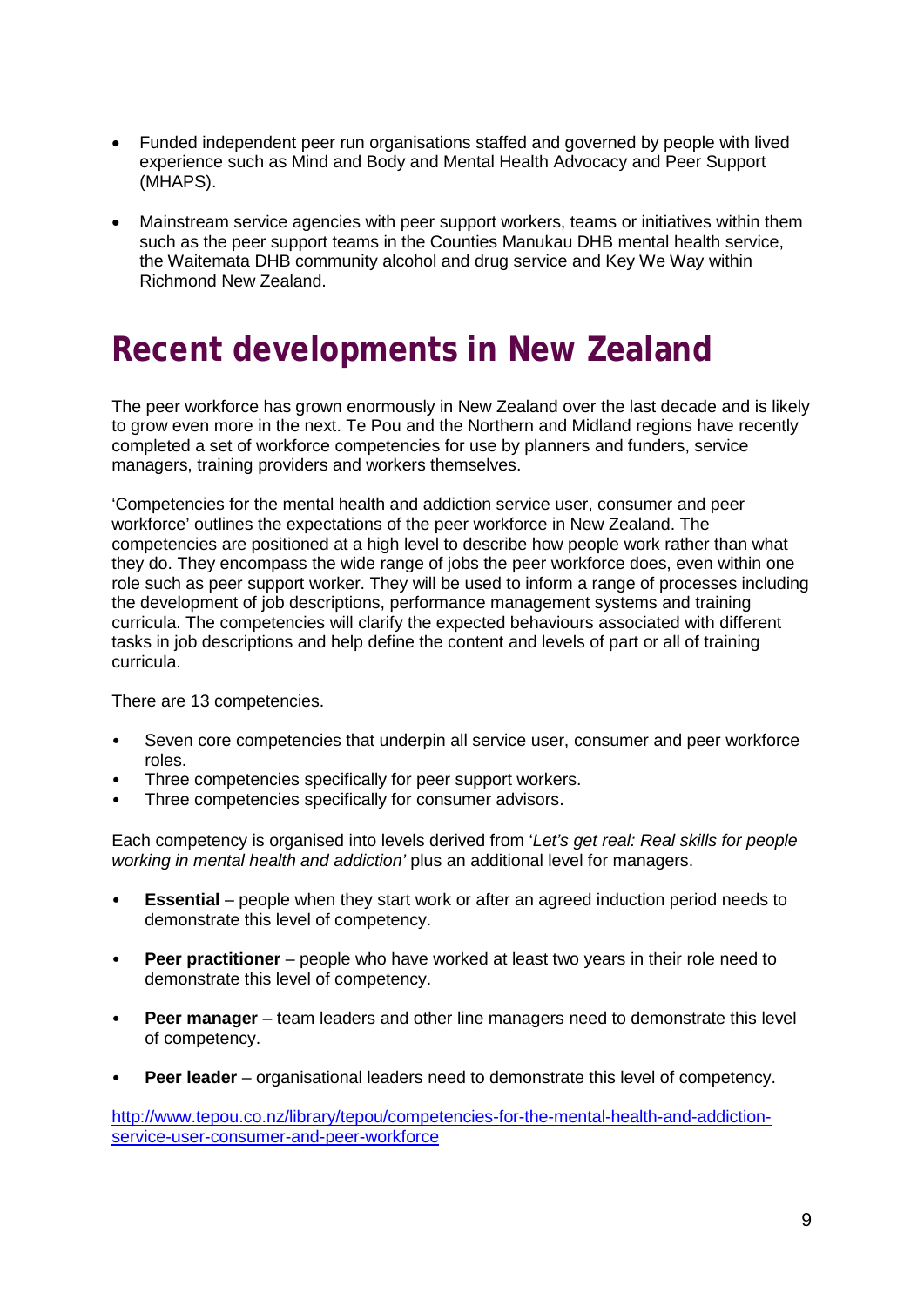# <span id="page-9-0"></span>**Some issues for planners and funders**

### *Lack of access and referral to peer support*

Many people who could benefit are unaware of peer support options. There are very few statistics on the use of peer support in New Zealand but overseas studies estimate that less than five per cent of people who use mental health services have access to peer support. In addition to this, mental health services can be slow to refer people to peer support initiatives, even when they are available, because they don't understand the value of peer support, or discourage people from associating with other people with mental distress or addiction.

### *Inadequate planning and funding*

Most peer support initiatives have an insecure, modest funding base. Peer workers and peer teams in mainstream settings are generally in a more viable situation, though peer employees tend to be low paid and/or work part time. There is good evidence for the costeffectiveness for peer support but it needs to be sustainably developed and funded, with planned growth strategies, well-defined career pathways, and equitable pay and conditions.

### *Misunderstandings in accountabilities*

There can be a tension between non-government organisations staying true to their values and mission while meeting planner and funders' needs for accountability. This tension is even greater for peer run initiatives grounded in peer values. Peer run initiatives have reported feeling that funders try to reshape their services and give them the same reporting requirements as mainstream services. This is possibly because planners and funders may not always understand what they are purchasing. Because peer run initiatives differ from mainstream services in some of their values, priorities, methodologies and relationships, mainstream accountability arrangements do not always fit well with them. For instance, peer run initiatives do not always engage with a well defined 'client group', they do not all deal with National Health Index (NHI) numbers or diagnoses and they do not all keep notes on people. The accountabilities within peer run initiatives tend to be framed in terms of reciprocal participation rather than professional-client relationships and boundaries. The outcomes they seek are personal rather than clinical or related to use of services. Funding and accountability arrangements could be discussed and adjusted to accommodate these differences.

### <span id="page-9-1"></span>**Recommendations**

There is much work that can be done to ensure this workforce becomes a unique and highly valued member of the mental health and addiction sector. This work needs to be co-led by peers in partnership with other leaders in mental health and addiction.

### *Potential national developments:*

- refined national service specifications
- a full description of peer ethics and boundaries
- a national qualification
- recognised peer supervision processes
- career pathways
- the development of peer practice tools.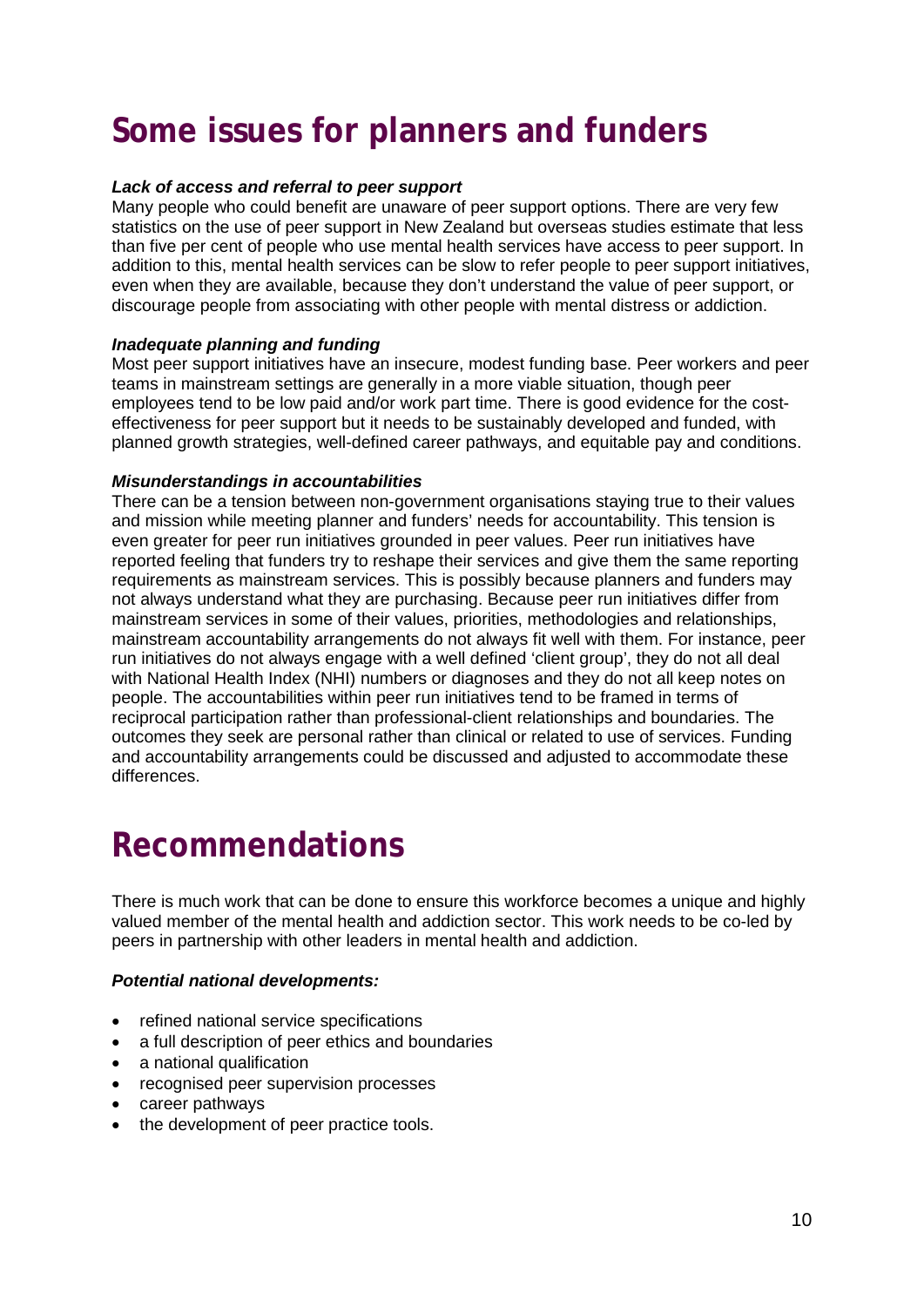### *Potential planner and funder developments:*

- targets for increasing the peer workforce
- reprioritised funding to the peer workforce and services
- explicit contract requirements to employ peer workers
- tailored accountability requirements to suit the nature and values of peer services
- further investment in the peer workforce via additional funding when this is possible.

### *Potential service developments:*

- preparation in the sector for an increase in the number of peer workers
- create clear job descriptions
- adjust recruitment criteria and processes
- flexible work conditions
- ensure peer workers have peer colleagues and if possible peer line management
- provision of supervision and training.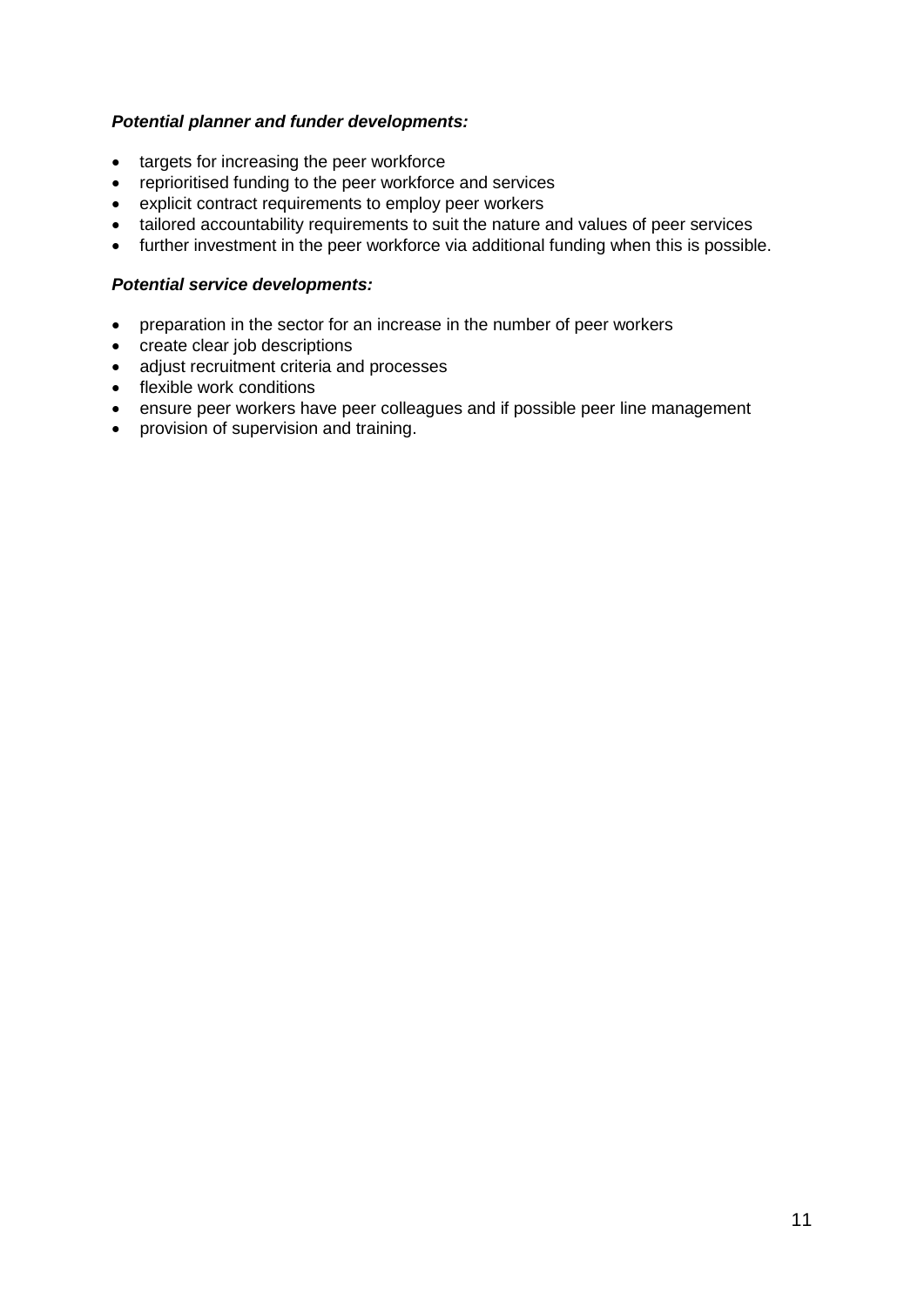### <span id="page-11-0"></span>**Further information on the peer workforce**

#### *Major research papers*

- Davidson, L., Bellamy, C., Kimberly, G. and Miller, R. (2012). Peer support among persons with severe mental illnesses: a review of the evidence and experience. *World Psychiatry*  11, 123–128.
- Doughty, C., and Tse, S. (2011). 'Can Consumer-led Mental Health Services be Equally Effective? An integrative review of CLMH services in high income countries'. *Community Mental Health Journal* 47:3, 252–266.
- Janzen, R., Nelson , G., Trainor, J. & Ochocka, J. (2006). A longitudinal study of mental health consumer/survivor initiatives: Part IV – Benefits beyond the self? A quantitative and qualitative study of system-level activities and impacts. *Journal of Community Psychology* 34*,* 285–303.
- Rogers, E., Teague, G., Lichenstein, C., Campbell, J., Lyass, A., Chen, R. and Banks, S. (2007). Effects of participation in consumer-operated service programs on both personal and organizationally mediated empowerment: Results of multisite study. *Journal of Rehabilitation Research and Development,* 44 (6), 785–800.
- White, W. (2009). *Peer-based addiction recovery support: History, theory, practice, and scientific evidence.* Chicago: Great Lakes Addiction Technology Transfer Center and Philadelphia Department of Behavioral Health and Mental Retardation Services.

#### *Guidelines*

- Ashcraft, L., Anthony, W. (2007) [Adding peers to the workforce.](http://www.scopus.com.wmezproxy.wnmeds.ac.nz/inward/record.url?partnerID=yv4JPVwI&eid=2-s2.0-36849019502&md5=4dc6fad7075d75ebf52ea9cf3626b4a2) *Tools for Transformation, 27*(11), 8-12.
- Basset, T., Faulkner, A., Repper, J., and Stamou E. (2010). *Lived Experience Leading the Way: Peer support in mental health*. London: Together.
- Centre for Excellence in Peer Support. (2013). *Considerations when operating a peer support service.* Victoria: ARAFEMI.
- Daniels, A., Fricks, L., Tunner, T. (Eds). (2011). *Pillars of Peer Support -2: Expanding the role of peer support services in mental health systems of care and recovery.* Available from [www.pillarsofpeersupport.org](http://www.pillarsofpeersupport.org/)
- Faulkner, A. and Kalathil, J. (2012). *The freedom to be, the chance to dream: Preserving user-led peer support in mental health.* London: Together.
- National Committee for Addiction Treatment and Matua Raki. (2013). *Consumers contribute to the addiction sector in more ways than one.* Author.
- Peer Work Project. (2009). *Employer tool-kit: Employing peer workers in your organisation.* South Australia: Baptist Care and Mental Illness Fellowship of SA.
- Repper, J. (2013). *Peer support workers: Theory and practice*. London: Centre for Mental Health and Mental Health Network, NHS Confederation.
- Sunderland, K. and Mishkin, W. (2013). *Guidelines for the practice and training of peer support.* Calgary, AB: Mental Health Commission of Canada. Available from: http://www.mentalhealthcommission.ca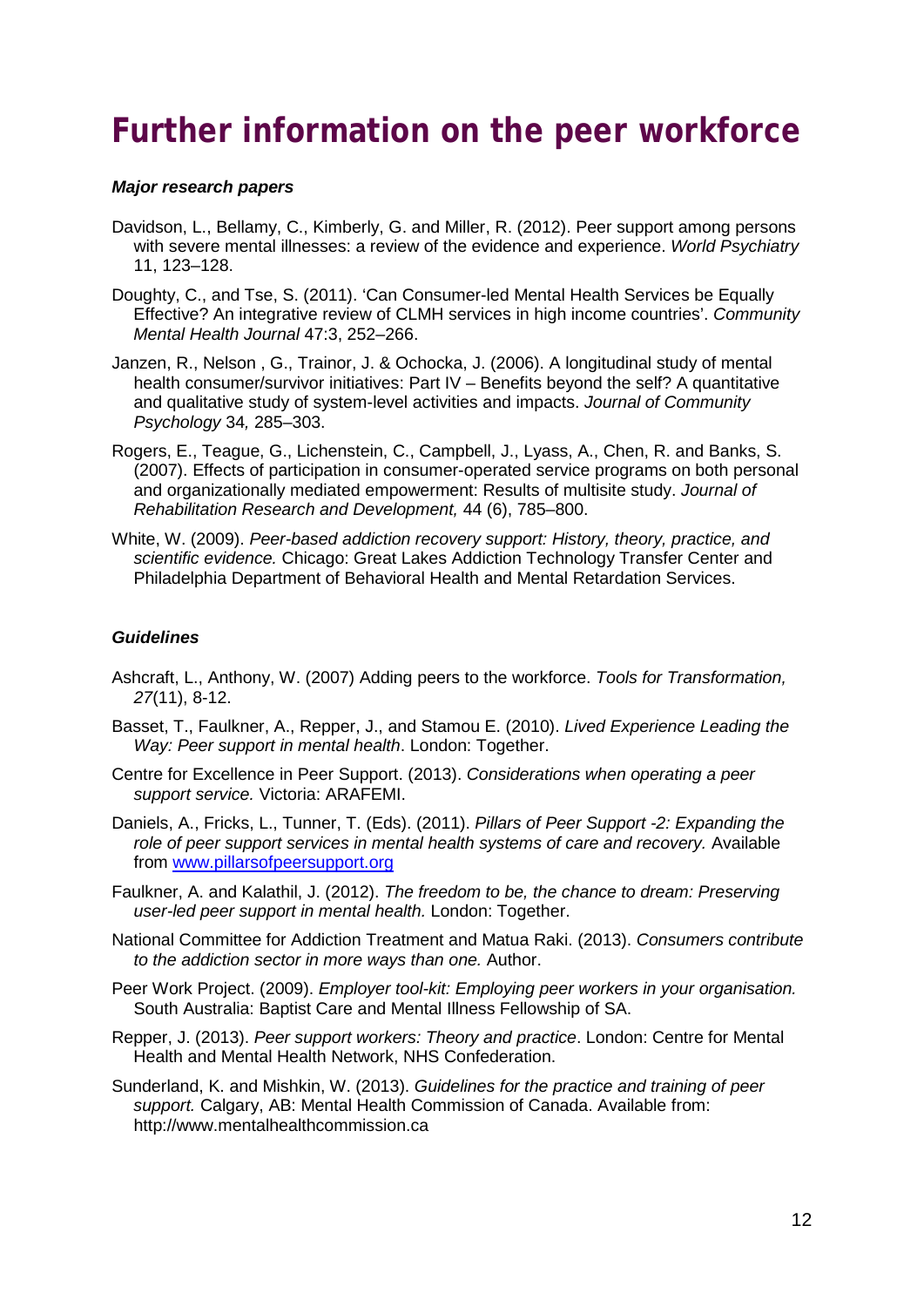# <span id="page-12-0"></span>**Examples of peer work and services in New Zealand**

### *Peer-led organisations*

*Mind and Body* is an Auckland and Christchurch based peer-led organisation that provides peer support services and peer support training, as well as research anti-discrimination work.

[http://www.mindandbody.co.nz](http://www.mindandbody.co.nz/)

*Mental Health Advocacy and Peer Support* (MHAPS) is a Christchurch peer-led network providing a variety of peer support services and peer advocacy. [http://www.mentalhealthadvocacypeersupport.org](http://www.mentalhealthadvocacypeersupport.org/)

*Balance Whanganui* provides peer support, education and advocacy for people with mental distress and addiction. [http://www.balancewhanganui.org.nz](http://www.balancewhanganui.org.nz/)

*Centre 401* in Hamilton provides peer support, peer-led workshops, gardening, social gatherings and employment support. <http://www.centre401.co.nz/>

### *Peer teams within NGOs*

*Connect Supporting Recovery* is based in Auckland and employs 29 peer support workers in mental health and addiction, including a peer led crisis house in Rodney. [http://connectsr.org.nz](http://connectsr.org.nz/)

*Richmond Services* runs a peer-led warm line in Wellington for people with mental distress from 7pm to 1am Tuesdays to Sundays. <http://www.wellink.org.nz/warmline.html>

*Pathways* runs Tupu Ake a peer-led alternative to hospital admission in South Auckland. [http://pathways.co.nz/support-services#peer](http://pathways.co.nz/support-services%23peer)

### *Peer teams within DHBs*

*Counties Manukau District Health Board* employs nearly 30 peer support workers in its clinical mental health and addiction services. <http://www.motionpacific.co.nz/?p=3856>

*Waitemata District Health Board* community alcohol and drug services consumer advisor team.

<http://www.cads.org.nz/More/Consumer.asp>

*Waitemata District Health Board* community alcohol and drug services pregnancy and parental service.

<http://www.cads.org.nz/Pregnancy.asp>